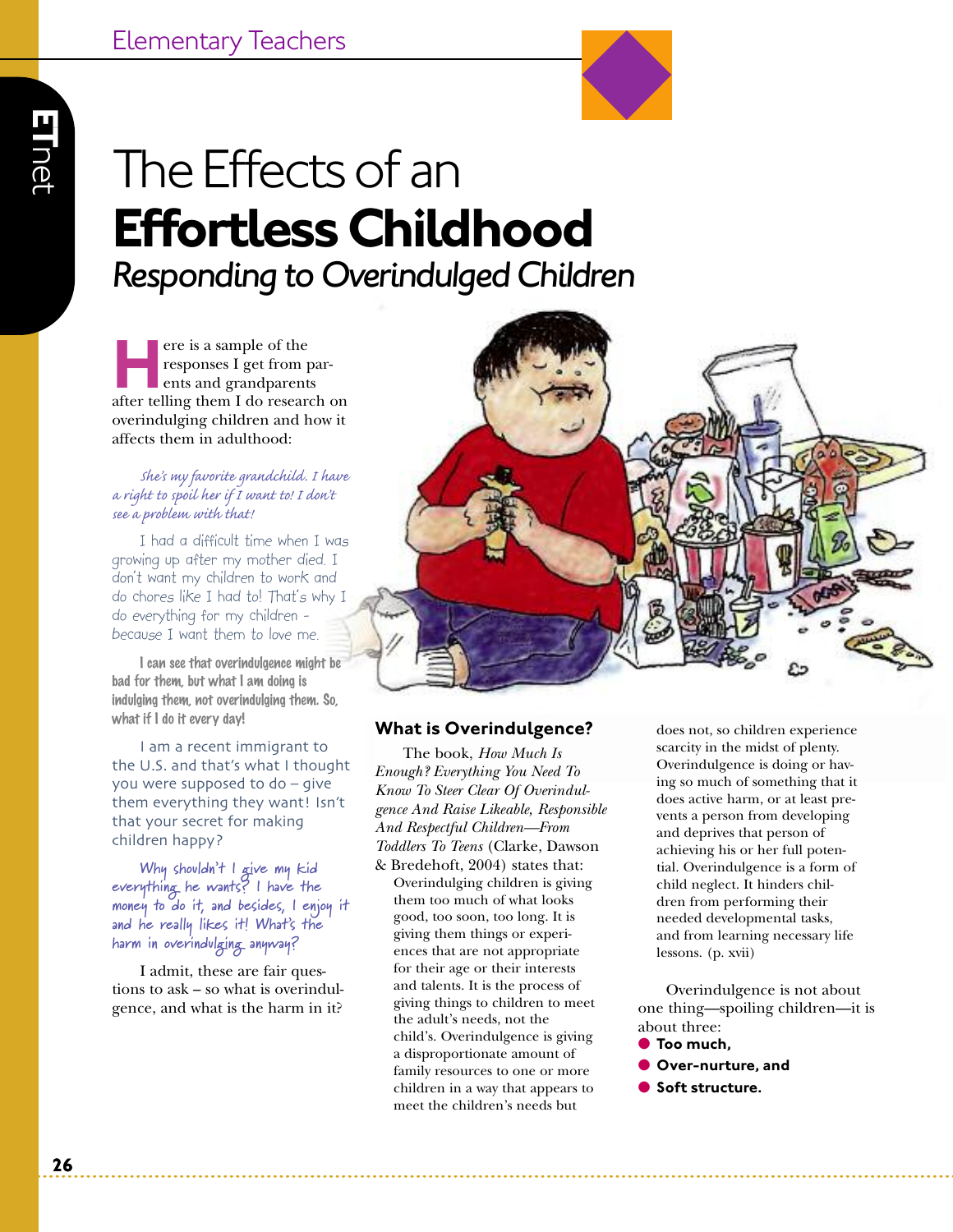**Too Much:** too many toys, clothes, activities, sports, lessons, camps, privileges, entertainment.

**Over-nurture:** doing things for children that they can and should be doing for themselves at each developmental stage. It also involves excessive parental attention (hovering and smothering).

**Soft structure:** not having rules, not enforcing rules, not having chores, giving too much freedom, allowing children to dominate the family.

## **What is the harm in overindulging a child? And why should we be concerned?**

After reading about the harm that overindulgence really does, many parents may want to consider doing things differently.

Our research participants<br>they had a huge hole in the<br>daily lives because they lad<br>many adult life skills which are Our research participants said they had a huge hole in their daily lives because they lacked important for being a capable person (Bredehoft, Mennicke, Potter, & Clarke, 1998). This skill deficiency resulted from a type of overindulgence called over-nurture. Overnurturing is not about giving too much love. Over-nurturing is providing too much care—care that may look loving, but that keeps a child from achieving his or her full potential.

The most *common missing skills* were:

- communication, interpersonal, and relationship skills,
- domestic and home skills,
- mental and personal health skills,
- decision making skills,
- money and time management skills, and
- the ability to be responsible.



**2**As adults, the participants from 1998) said *they now have difficulties* our research (Bredehoft, Mennicke, Potter, & Clarke, with:

- food.
- spending money and buying gifts,
- feelings of what's normal,
- conflict over interpersonal boundaries and relationships,
- decision making, and
- engaging in excessive activities (such as working, going to school, exercising, playing, and having fun).

**3**Overindulged children grow<br>up facing *numerous challenges*<br>parents (Bredehoft, 2006;<br>Walcheski, Bredehoft, & Leach, up facing *numerous challenges as parents* (Bredehoft, 2006; Walcheski, Bredehoft, & Leach, 2006). They reported:

feeling ineffective;

- believing they are not in control of their own life or their child's behavior; and
- thinking they are not responsible for their child's actions, and that raising good children is due to fate, luck, or chance.

**44** Overindulgence is the process<br>parents unintentionally use to<br>instill materialistic values in<br>their children. We found that when parents unintentionally use to **instill materialistic values in** overindulged children grow up they are more likely to become "externals" rather than "internals" (Bredehoft & Armao, 2008b). *Externals are focused on themselves* by being concerned about wealth, fame, and image.

- Externals want:
- to become rich and super wealthy;
- to become famous;
- to achieve a "unique look"; and
- to have people comment often about how attractive they are.

**E T**  $\Box$  $\overline{\mathrm{o}}$ ض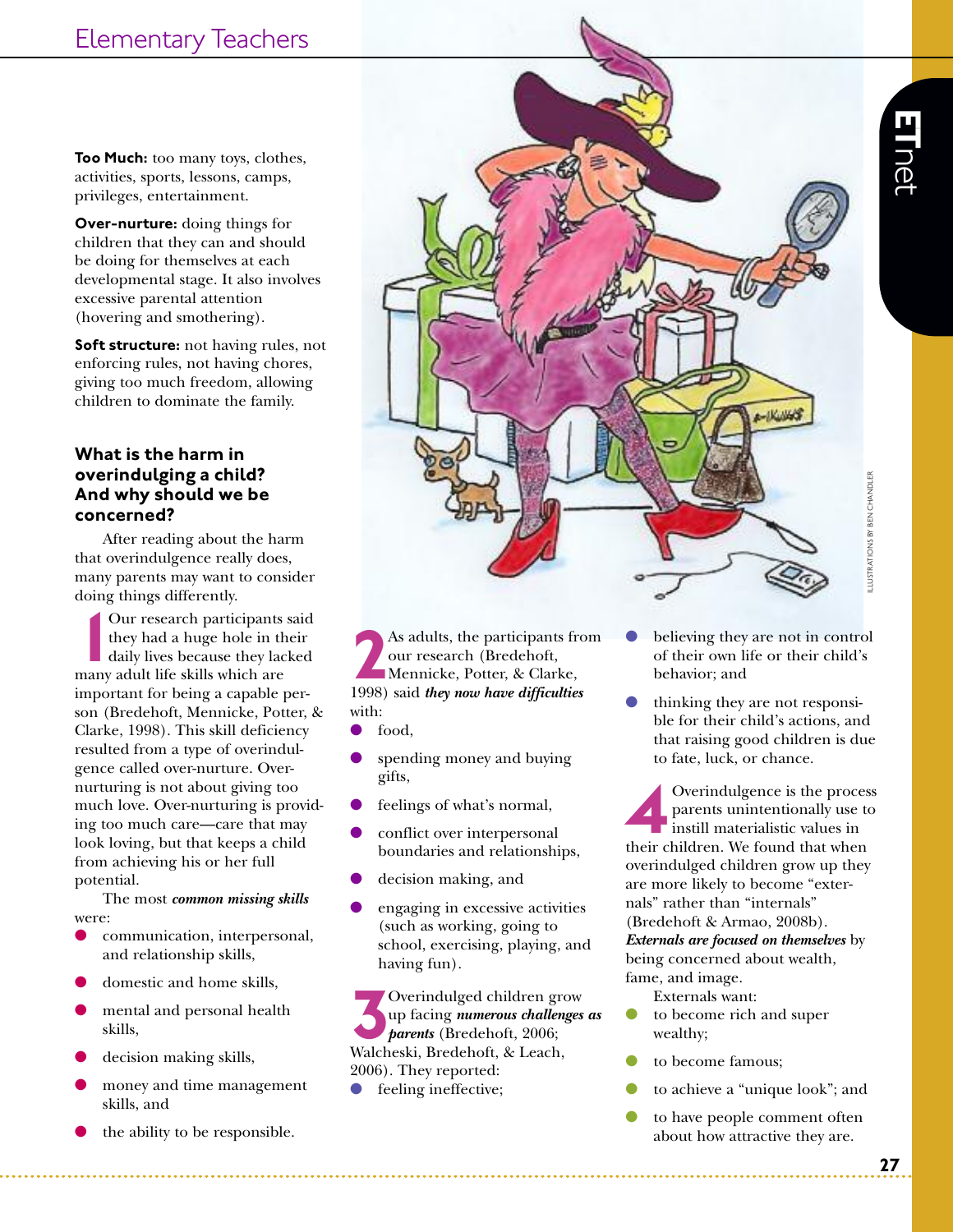

**SCHOLARSHIPS AND SCHOLARSHIPS AND FINANCIAL AID ARE AVAILABLE.**<br> **B88.635.6583**<br> **EXCLUSIVE! 888.635.6583**

**EXCLUSIVE!** Enter application code LEA09 and receive a \$200 tuition discount!

## *growth, relationships, and giving back.* Internals want:

- to grow and learn new things;
- to be able to look back on theirlife as meaningful and complete;
- to share my life with someone and have a committed, intimate relationship;
- to work to make the world a better place; and
- to help people in need.

FR<br>
Internals *are focused* on *personal*<br>
growth, relationships, and giving bac<br>
internals want:<br>
to grow and learn new things;<br>
to be able to look back on the<br>
life as meaningful and comple<br>
to share my life with someo Our research clearly shows that<br>the impact of childhood<br>overindulgences lasts well into<br>adulthood (Bredehoft, Mennicke, the impact of childhood overindulgences lasts well into adulthood (Bredehoft, Mennicke, Potter, & Clarke, 1998). *Listen to the pain* in the words of these adults who were overindulged as children (Clarke, Dawson & Bredehoft, 2004):



"I have extreme difficulty making decisions."

"I need praise and material reward to feel worthy."

"I don't have to grow up because other people will take care of me."

"I feel like I need lots of things to feel good about myself."

"I'm unlovable."

"I have to buy gifts to be loved."

"I constantly need outside affirmation from my friends."

Now that you are aware of the hazards of overindulgence, consider doing things differently. Choose one of the tips below and try it in the upcoming week.

## **Why do we overindulge our children?**

Overindulgence starts from a good heart. Parents try to shield their children from the pains and difficulties they had to endure while growing up. Sometimes parents are responding to their own feelings of guilt, fatigue, and anxiety.

*I grew up in poverty. It was terrible and I don't want my children to experience that same thing, that's why I give them everything.*

Both of us work. We feel guilty that we don't have as much time to spend with our children as our parents did. Besides, we are beat when we get home and don't have the energy. That's why we give in.

**My parents were extremely rigid and I hated that! That's why I don't have rules or make them follow rules!**